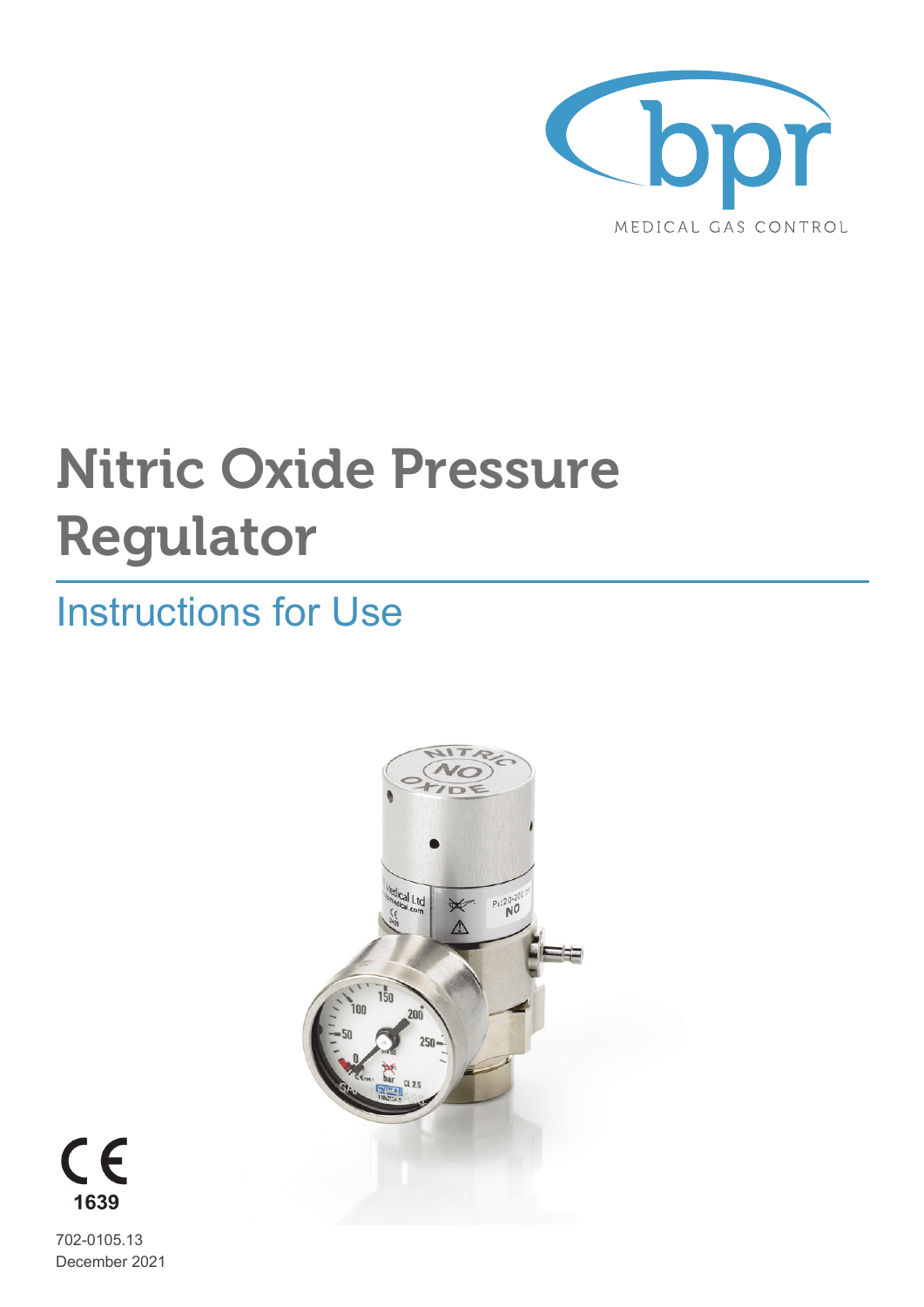## 1. Symbols

- **Warning!** Indicates a potentially hazardous situation which, if not avoided, could require to the user of others result in personal injury to the user or others
- **Caution!** Indicates a potentially hazardous situation which, if not avoided, could result in damage to the equipment or property



Use no oil

Service due date

## 2. Warnings and Cautions

#### **2.1. Warnings!**

- ▶ Before using the regulator (whole system) read through the entire instruction manual. As with all medical equipment, attempting to use this device without a thorough understanding of its operation may result in patient or user injury.
- Nitric oxide is not flammable however; the presence of nitric oxide in high concentrations is a health risk.
- Nitric oxide therapy may be considered a critical treatment. A nitric oxide system should be used in strict accordance with the prescription and instructions of a physician. No special physiological monitoring is required, since patients undergoing therapy will already have full hemodynamic and other monitoring in place.
- Never permit compressed medical gases to enter a regulator suddenly always open the cylinder valve slowly.
- Never use medical gases from a cylinder without reducing the pressure through a suitable regulator intended for that gas.
- Always close the cylinder valve when the regulator is not in use.
- Check condition and routing of connection hose before opening Pressure Regulator.
- Check for presence of and condition of face seal before connecting Pressure Regulator to cylinder.
- Check input filter is present and not contaminated or blocked before connecting Pressure Regulator.
- Check cylinder neck for contamination before connecting Pressure Regulator.
- Check condition of cylinder and regulator thread before connecting Pressure Regulator.
- ▶ Check function of gauge once connected.
- **Ensure that you have the correct regulator for the type of cylinder you are intending to use.** Never attempt to fit a regulator to an incompatible cylinder.
- Do not stand in front of a regulator outlet when opening the cylinder valve.
- Before removing a regulator from a cylinder, fully close the cylinder valve and release all gas from the regulator.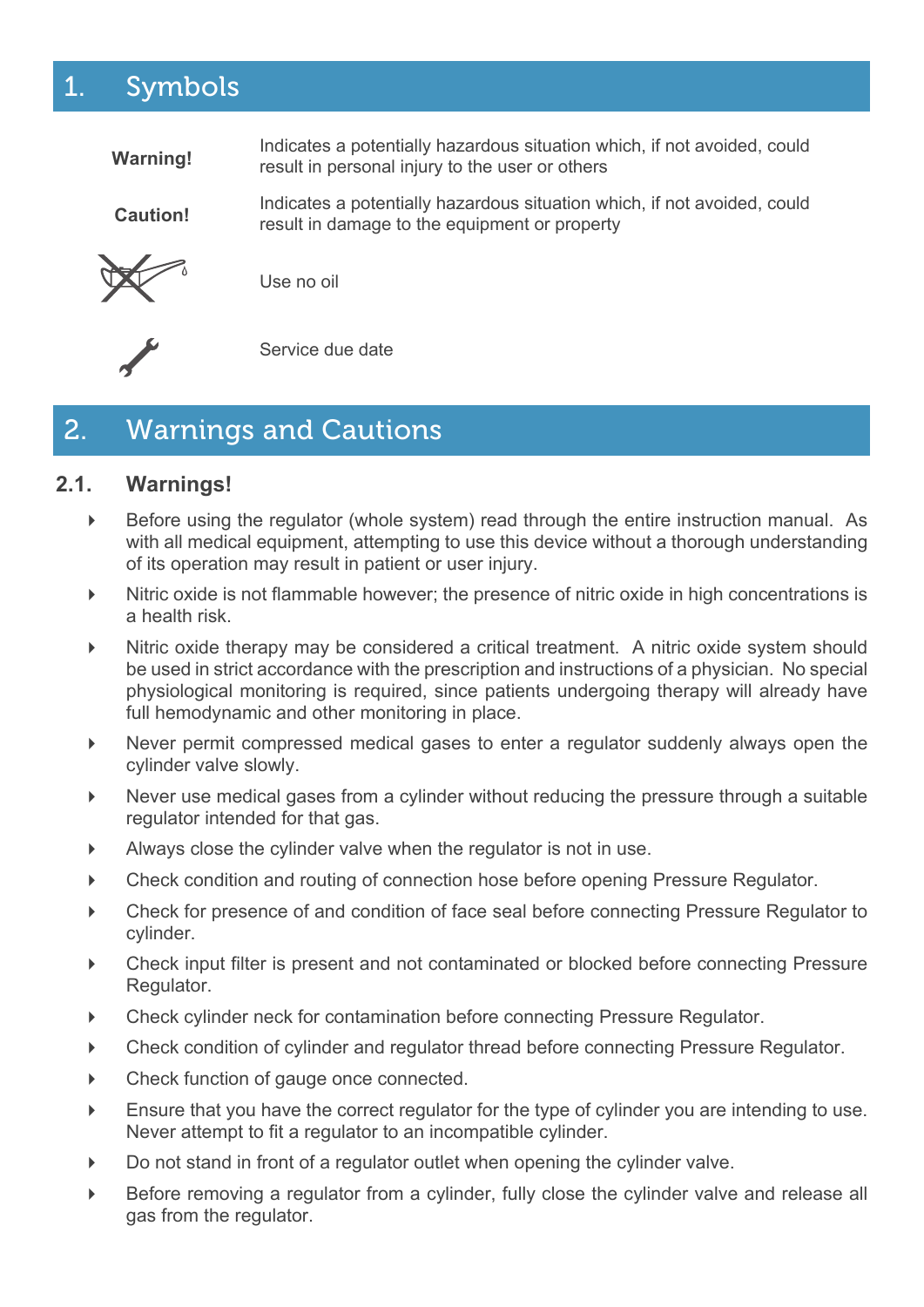- ▶ Secure cylinders to a wall, stand or cart.
- Only appropriately trained personnel working in controlled conditions must perform disassembly, assembly and testing of regulators.
- Only BPR Medical approved spare parts should be used to maintain the safe and accurate performance of the regulator.
- Do not submerge the Pressure Regulator in any fluid. Ensure that no fluid is allowed to enter the inlet valve or the vent holes.
- The performance of the Pressure Regulator may be affected if it is stored or transported in temperature outside of the range -20°C to +60°C.
- The holes in the side of the body of the Pressure Regulator are for venting gas in the event that the relief valve is activated. Do not obstruct these holes or interfere with the relief valve in any way.
- ▶ BPR Medical Pressure Regulator regulators are designed for use at cylinder pressures up to 20,000 kPa (2900 psi); do not attempt to connect BPR Medical regulators to cylinders having fill pressures in excess of this value.

## 3. Functional Description

#### **3.1. Intended Use**

The Nitric Oxide Pressure Regulator is intended to be used as a component part in a wider medical system for the controlled delivery of Nitric Oxide gas in dilute form for patients with respiratory disease.

The purpose of a gas pressure regulator is to provide a safe, stable, relatively low outlet gas pressure from the relatively high and varying gas pressure in a gas cylinder.

The Nitric Oxide Pressure Regulator is not intended to be used alone to deliver dilute Nitric Oxide to patients and must always be used in conjunction with other compatible medical devices. Care should be taken to match the performance of the gas pressure regulator with the dilute Nitric Oxide delivery system for which it is intended to be used.

The Nitric Oxide Pressure Regulator is intended to be used only with dilute Nitric Oxide with Nitrogen as the balancing gas, with maximum concentration not exceeding 1000 ppm.

#### **3.2. Technical Description**

A gas pressure regulator reduces the high cylinder pressure of up to 20,000 kPa (2900 psi) to a safe working level of typically 400 kPa (60 psi). The regulator provides a relatively stable output supply even though the cylinder pressure depletes as the gas in the cylinder is used.

It achieves output pressure stability by closing or opening a control valve that limits the flow of gas from the cylinder. The control valve opens to allow more gas flow through when the output pressure is falling and reduces the flow when the output pressure is increasing. At any given output flow (load) the control valve will find equilibrium such that the mass of gas entering the regulator will be equal to that leaving it.

The moving element of the control valve is mechanically connected to a piston head that senses the output pressure. The force applied to the piston head is balanced against a spring of known force. The specific characteristics of the valve seat, piston and spring combine to determine the outlet pressure.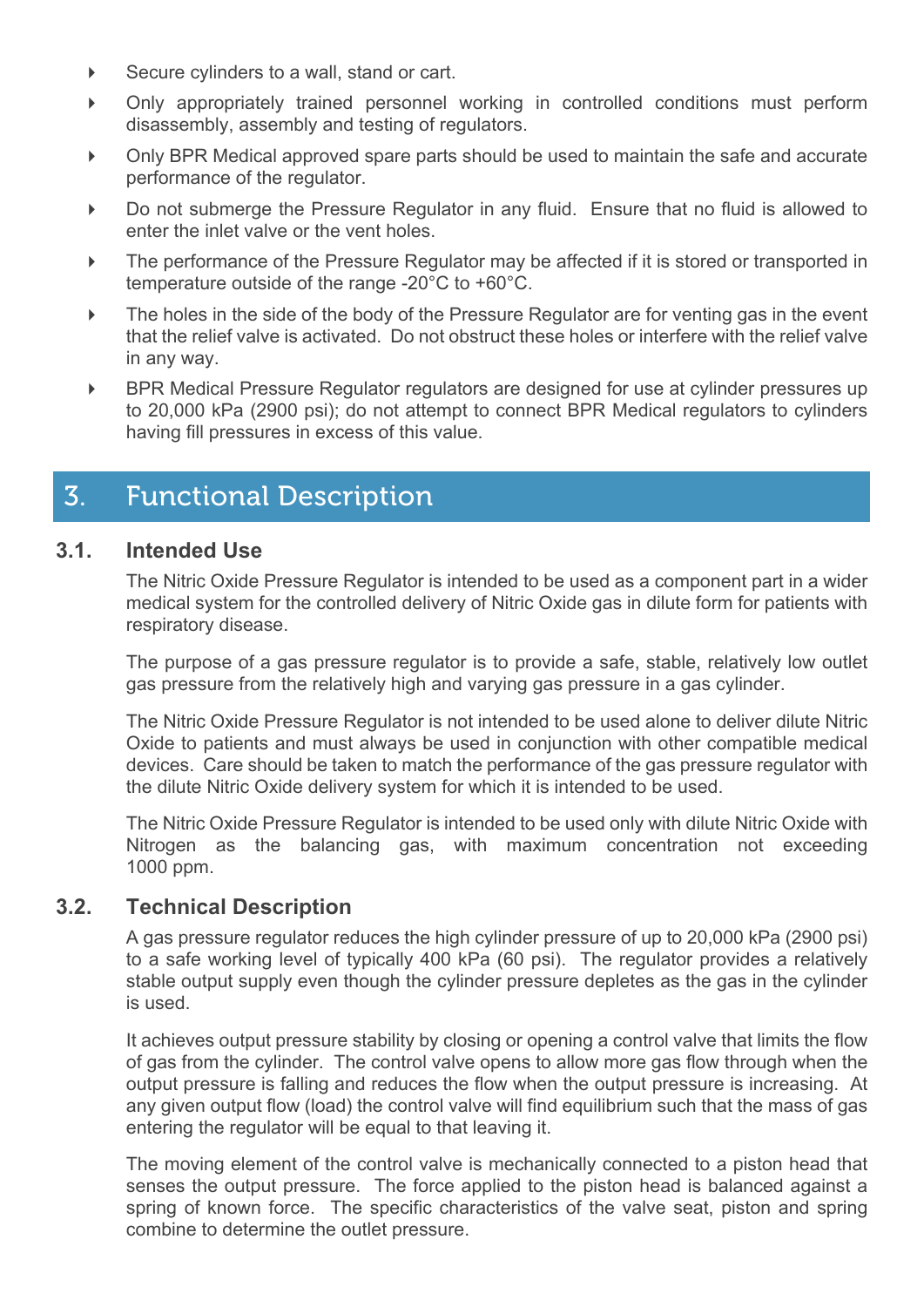In the unlikely event of single fault failure, an over pressure valve (OPV) protects the user from excessive gas pressure in the output stage by venting excess gas to ambient. The OPV is a spring loaded valve with a pre-set operating pressure.

The regulator is connected to the gas cylinder via one of a number of different inlet connectors as required by the market in which it will be used. It is normal for different countries to have different cylinder connection standards.

Maximum output flow has been limited on this regulator for safety reasons. A particulate filter in the inlet port prevents the ingress of debris.

Nitric Oxide is a particularly reactive gas; the materials used in the Nitric Oxide Regulator have been carefully selected for their compatibility.

## 4. Operating Instructions

Check that the cylinder type and regulator inlet connector are compatible.

Check the presence and condition of the input connector seal.

Fit the regulator to the cylinder ensuring that it is properly mated and the connectors are hand tight.

Check the Nitric Oxide Delivery System is correctly connected to the output of the Pressure Regulator. Open the cylinder valve with a suitable cylinder key or by the handwheel.

Check the regulator cylinder contents gauge to verify that there is sufficient gas available.

Use the device as directed by the clinician or Nitric Oxide Delivery Systems software. Continue to check the regulator content gauge.

Upon completion of the therapy, close the cylinder valve.

To remove the Pressure Regulator from the cylinder, first ensure the cylinder valve is closed and the hose disconnected.

Store loose Pressure Regulators with care during transit.

#### **4.1. Routine Care**

#### **Before each use**

Wipe down the outside of the device with an alcohol wipe.

Do not allow the ingress of water or other solution into the device. Check the exterior condition of the device.

#### **Notes:**

- Pay particular attention to the input connector seal and the cylinder contents gauge.
- Check that the vent holes in the side of the regulator body are not obstructed or have otherwise been tampered with in case of the event of relief valve activation.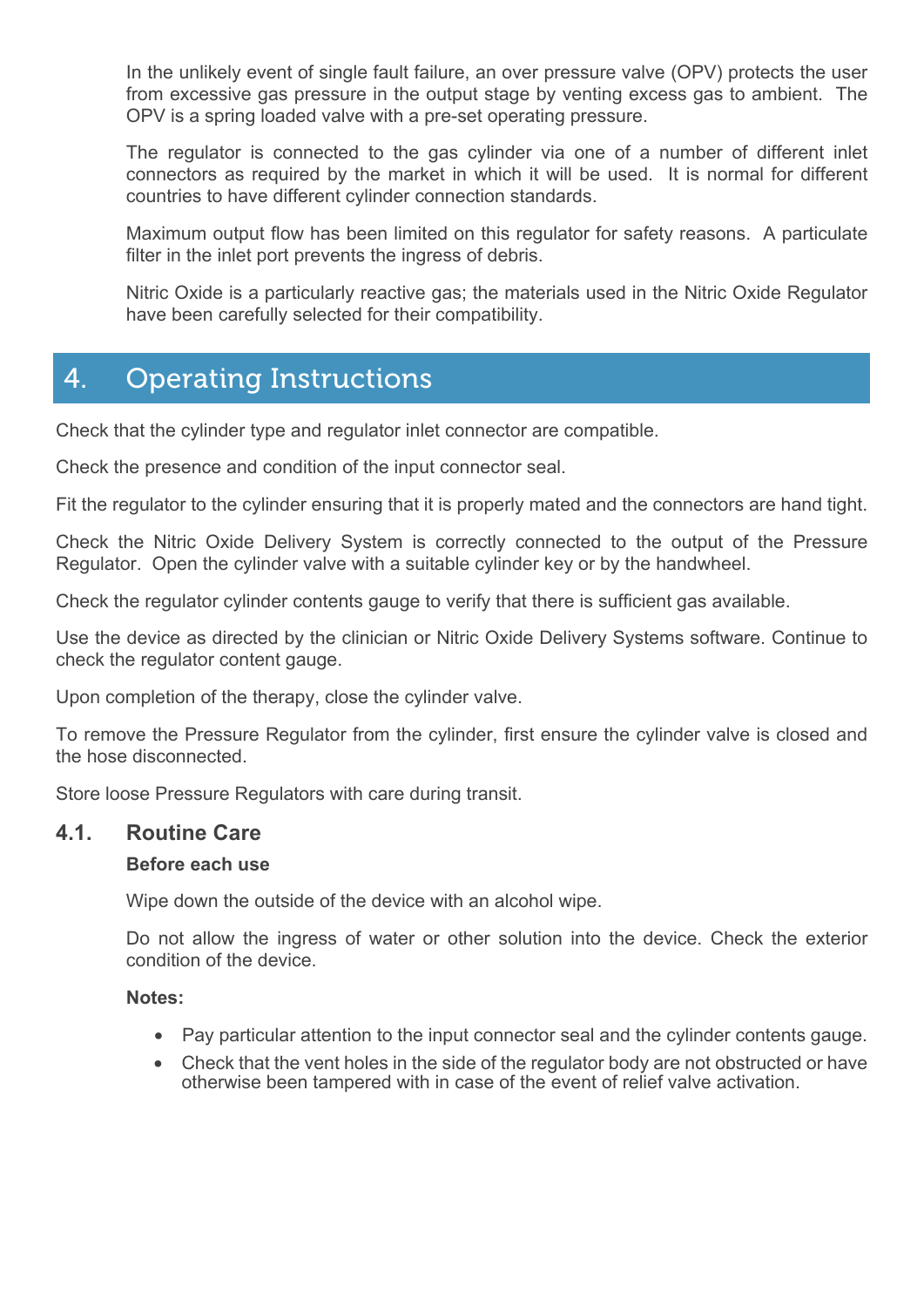## 5. Maintenance

Nitric Oxide Pressure Regulators must be serviced on or before the Service Due Date stated on the device rating label.

This device has a two year service interval and intended life of six years.

The lack of servicing or incorrect servicing are the main causes of incidents with medical gas regulators and it is strongly advised that devices are serviced according to the manufacturers' guidelines.

Servicing may be undertaken by suitably qualified engineers working in appropriate conditions who have undergone formal training with BPR Medical.

#### **5.1. Factory Maintenance and Inspection**

This device should be returned to BPR Medical Ltd for factory service and testing on a two yearly basis to ensure correct performance.

When serviced by BPR Medical Ltd, and where the time to end of life is less than the normal service interval, the Service Due date will be replaced by the End of Life date and preceded by a symbol  $(\le)$ . In these cases, the date now indicates when the device reaches end of life.

### 6. Specification

| <b>Environmental Conditions</b>                            |                                                                                          |  |  |
|------------------------------------------------------------|------------------------------------------------------------------------------------------|--|--|
| <b>Transport, Storage and Operating Limits</b>             |                                                                                          |  |  |
| Temperature                                                | -20 $^{\circ}$ C to +60 $^{\circ}$ C                                                     |  |  |
| <b>Relative Humidity</b>                                   | 0 to 100% RH non-condensing                                                              |  |  |
| <b>Parameters of Use</b>                                   |                                                                                          |  |  |
| <b>Media</b>                                               |                                                                                          |  |  |
| <b>Gas Compatibility</b>                                   | Nitric Oxide $\leq$ 1000 ppm balanced with Nitrogen                                      |  |  |
| <b>Maximum Rated Inlet</b><br>Pressure $(P1)$              | 20,000 kPa (2900 psi)                                                                    |  |  |
| <b>Minimum Rated Inlet</b><br>Pressure $(P3)$              | 2,000 kPa (290 psi)                                                                      |  |  |
| <b>Performance</b>                                         |                                                                                          |  |  |
| Nominal Output<br>Pressure (P2)                            | 403 kPa (60 psi) at 40 l/min, inlet pressure 5 000 kPa (725 psi)                         |  |  |
| <b>Outlet Pressure Range</b>                               | Min 360 kPa (52 psi)<br>Max 550 kPa (80 psi)                                             |  |  |
| <b>Operating Flow Range</b>                                | Min 10 ml/min<br>Max 1 I/min                                                             |  |  |
| <b>Pressure Relief Valve</b><br><b>Activation Pressure</b> | Nominal Factory Set 700 kPa (101 psi)<br>Min 600 kPa (87 psi)<br>Max 1 000 kPa (145 psi) |  |  |
| <b>Outlet Flow Restriction</b><br>(safety feature)         | Maximum outlet flow in normal use 12 I/min                                               |  |  |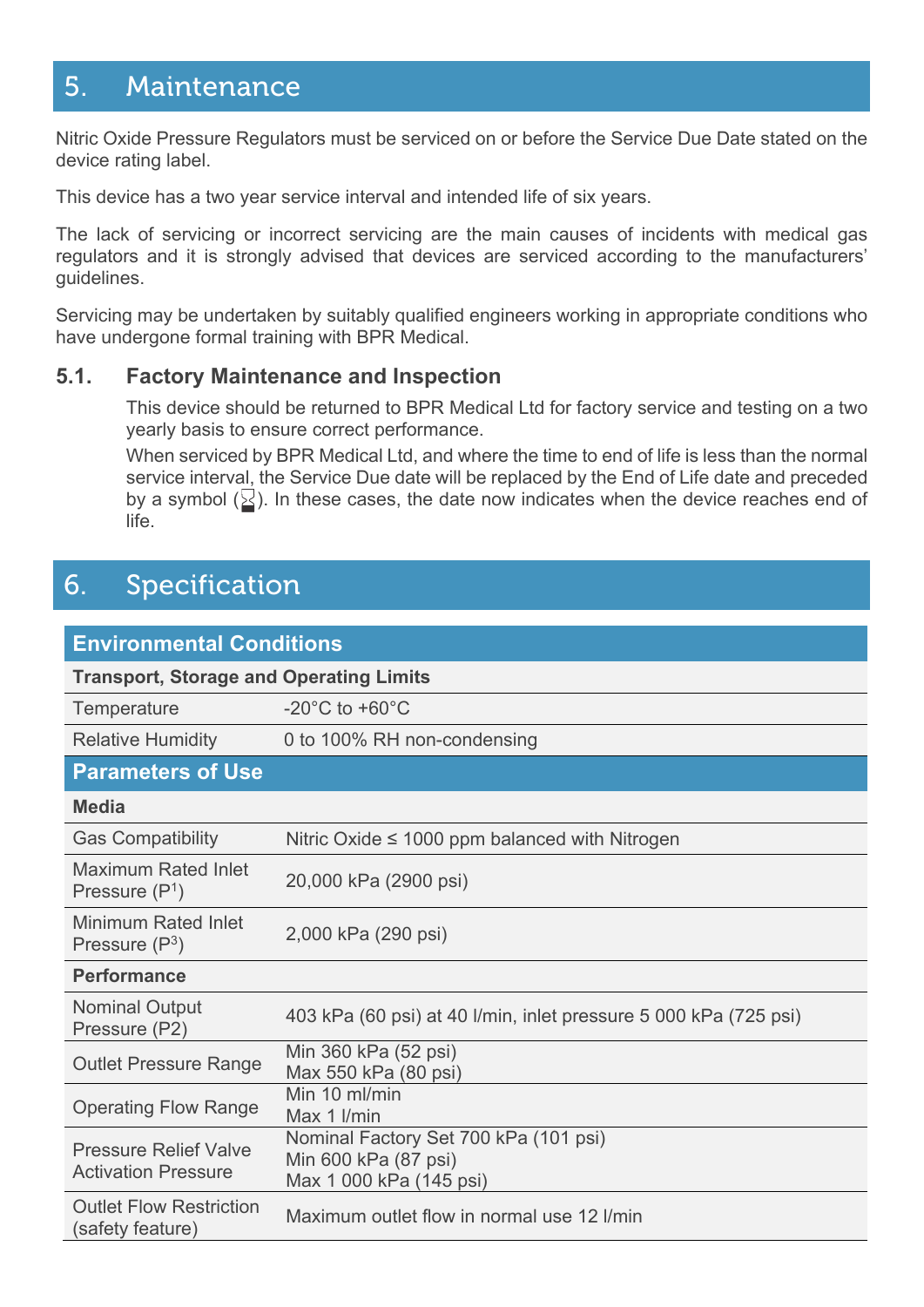| <b>Maximum External</b><br>Leak | $< 0.2$ ml/min                                                                                                               |  |
|---------------------------------|------------------------------------------------------------------------------------------------------------------------------|--|
| <b>Design</b>                   |                                                                                                                              |  |
| <b>Physical Characteristics</b> |                                                                                                                              |  |
| <b>Inlet Filtration</b>         | 40 micron, sintered                                                                                                          |  |
| <b>Pressure Gauge</b>           | Stainless steel, 38mm diameter, Class 2.5                                                                                    |  |
| <b>Pressure Adjustment</b>      | Fixed. Not user adjustable                                                                                                   |  |
| <b>Inlet Connection</b>         | Model specific                                                                                                               |  |
| <b>Outlet Connection</b>        | Model specific                                                                                                               |  |
| Weight                          | Model specific; 0.75 kg typical                                                                                              |  |
| Packaging                       | Sealed non-sterile polythene bag inside a cardboard box                                                                      |  |
| <b>Applied Standards</b>        |                                                                                                                              |  |
| <b>BS EN ISO 10524-1</b>        | Pressure regulators for use with medical gases                                                                               |  |
| <b>BS EN 837-1</b>              | Pressure gauges. Bourdon tube pressure gauges                                                                                |  |
| <b>BS EN 1041</b>               | Information supplied by the manufacturer with medical devices                                                                |  |
| <b>BS 341-1</b>                 | Transportable gas container valves. Specification for industrial valves for<br>working pressures up to and including 300 bar |  |
| CGA V-1                         | Standard for compressed gas cylinder valve outlet and inlet connection                                                       |  |
| <b>DIN 477-1</b>                | Gas cylinder valves rated for test pressures up to 300 bar                                                                   |  |
| <b>ISO/DIS 5145</b>             | Cylinder valve outlets for gases and gas mixtures                                                                            |  |
| <b>UNI 11144</b>                | Transportable gas cylinders                                                                                                  |  |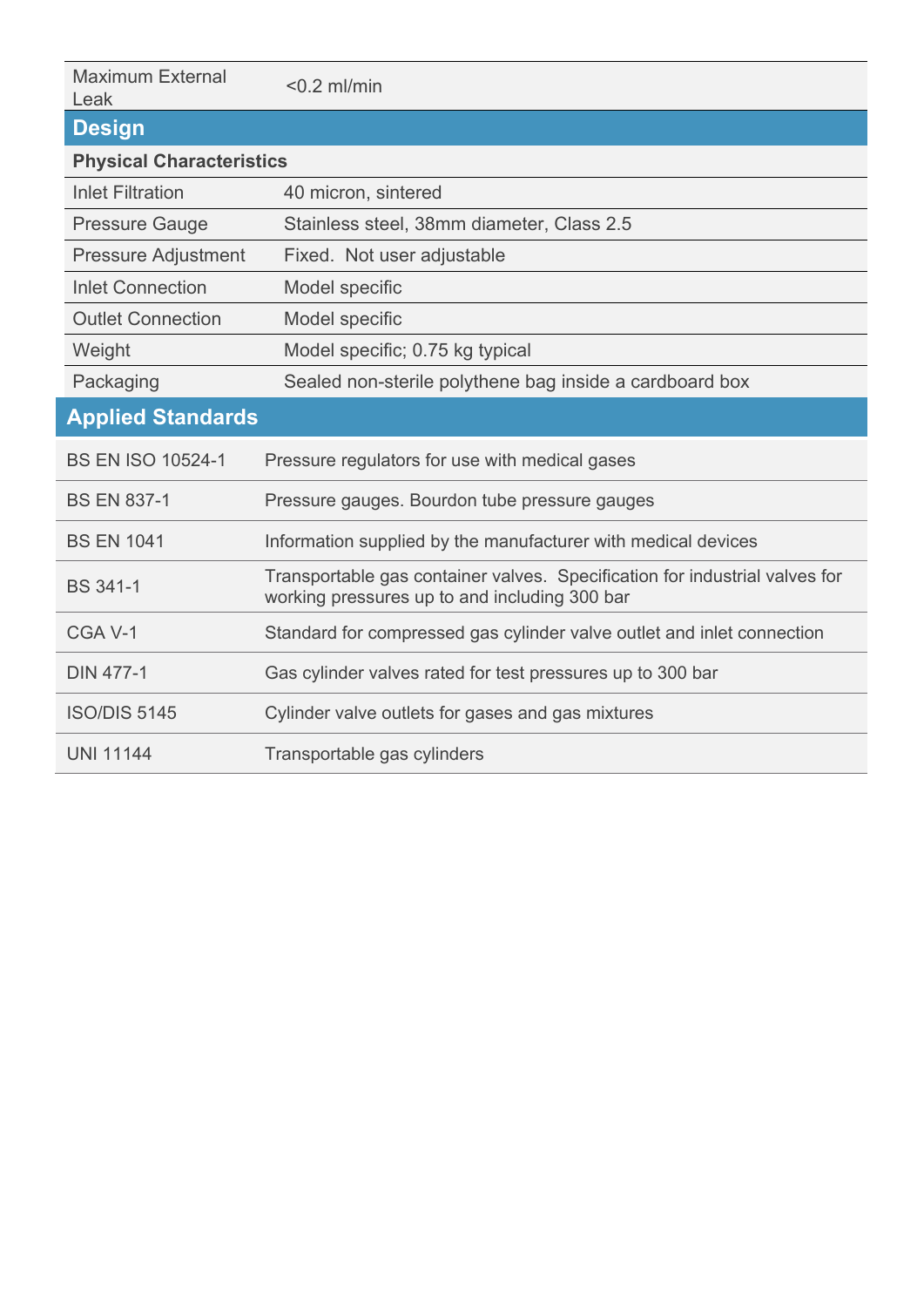## 7. Parts and Spares List

| <b>Part Number</b> | <b>Description</b>              | <b>Cylinder Connection</b> |
|--------------------|---------------------------------|----------------------------|
| 814-0001           | Nitric Oxide Pressure Regulator | BS-341 14                  |
| 814-0002           | Nitric Oxide Pressure Regulator | DIN-477-1 Type 14          |
| 814-0003           | Nitric Oxide Pressure Regulator | DIN-477-1 Type 10          |
| 814-0004           | Nitric Oxide Pressure Regulator | <b>CGA 626</b>             |
| 814-0005           | Nitric Oxide Pressure Regulator | <b>CGA 660</b>             |
| 814-0007           | Nitric Oxide Pressure Regulator | <b>UNI 11144</b>           |
| 814-0008           | Nitric Oxide Pressure Regulator | ISO-5145 type 29           |
| 814-0009           | Nitric Oxide Pressure Regulator | DIN-477-1 Type 1           |
| 814-0010           | Nitric Oxide Pressure Regulator | <b>BS-3413</b>             |
| 814-0011           | Nitric Oxide Pressure Regulator | <b>BS-3414</b>             |
| 814-0012           | Nitric Oxide Pressure Regulator | <b>CGA 330</b>             |
| 814-0013           | Nitric Oxide Pressure Regulator | DIN 477-1 Type 6           |
| 814-0014           | Nitric Oxide Pressure Regulator | <b>DIN 477-1 Type 8</b>    |

| <b>Spare Parts and Servicing</b> |                                                                    |  |
|----------------------------------|--------------------------------------------------------------------|--|
| 610-0078                         | O-Ring, NO Regulator, BS14/ ISO 5145/ CGA 330 (Pk 10)              |  |
| 610-0079                         | O-Ring, NO Regulator, BS 341-3, BS 341-4 (Pk 10)                   |  |
| 610-0080                         | O-Ring, NO Regulator, DIN 477-1 No.14/ UNI 11144 (Pk 10)           |  |
| 610-0081                         | O-Ring, NO Regulator, DIN 477-1 No.1/ No. 6/ No. 8/ No. 10 (Pk 10) |  |
| 610-0082                         | O-Ring, NO Regulator, CGA 626 (Pk 10)                              |  |
| 610-0082                         | O-Ring, NO Regulator, CGA 660 (Pk 10)                              |  |

EC REP

**Qarad EC-REP BV BE-AR-000000040** 



 **MedEnvoy NL-IM-000000248**  Prinses Margrietplantsoen 33 Pas 257, 2440 Geel **Suite 123, 2595 AM, The Hague** Belgium The Netherlands